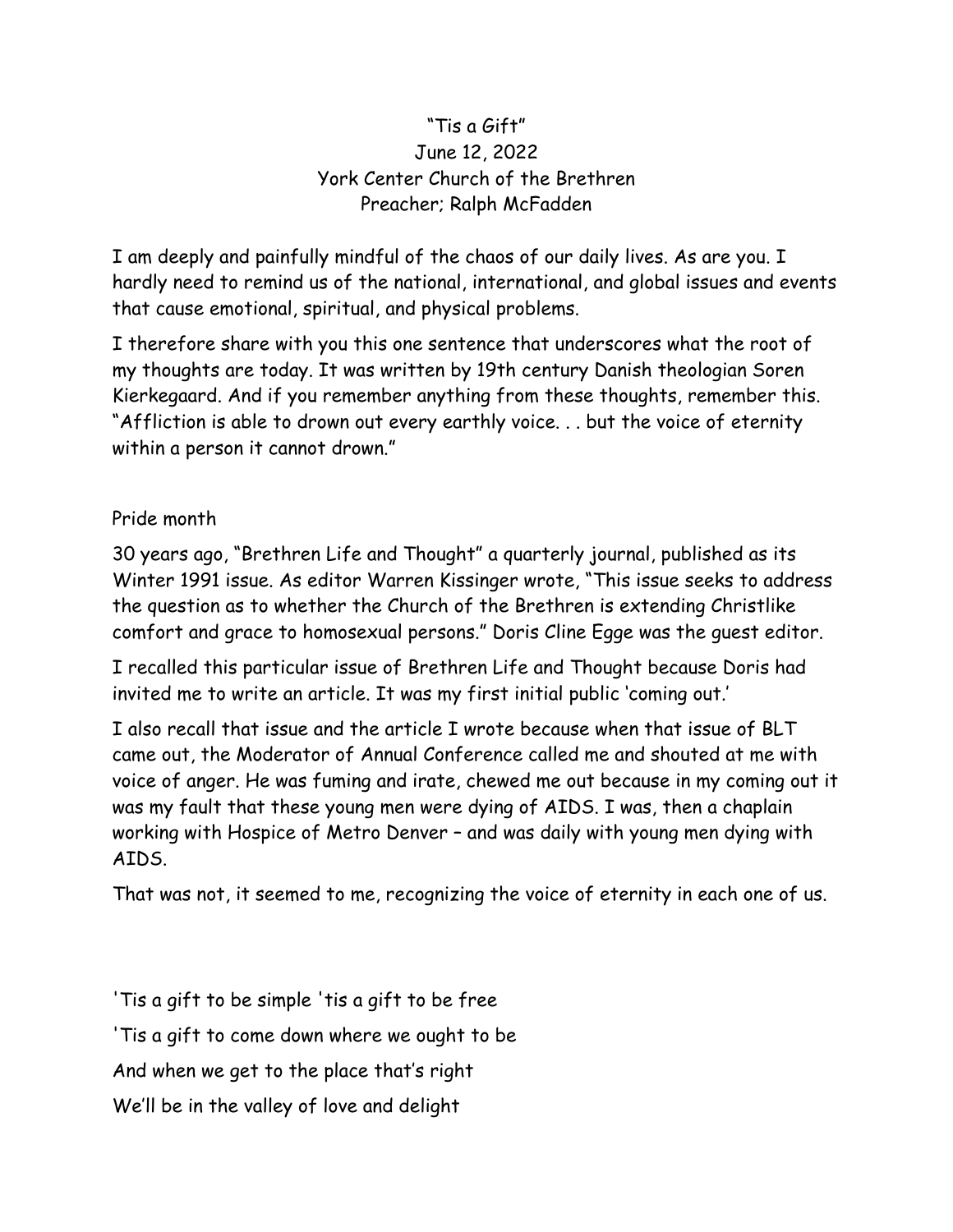When true simplicity is gained To bow and to bend we shall not be ashamed To turn, turn will be our delight Till by turning, turning we come round right

Three Note: Quaker Downer's Grove Friends

Recently I have visited the Quaker Downer's Grove website sort of out of curiosity.

My former roommate, Ed Smith, and his wife attended there before they moved to Timbercrest. Ed had been a Ch of the B pastor, and one time was on the General Board of our denomination. The Quaker theology was important, vital, imperative, key to Ed's beliefs.

And it seems essential to me. What is the meaning of Pentecost? They acknowledged, in understanding Pentecost…. "A service that will explore the divinely embodied and the power of change made manifest in Pentecost. The power of change……."

Downers Grove Friends statement of invitation: We believe there is that of God in everyone. We make no distinctions in personal worth or value. We celebrate and embrace diversity in race, gender, sexual orientation, marital status, age, abilities, class, opinion, and religious background.

## Monks of Western Priory

I want to say something to all of you who have become a part of the fabric of my life.

The color and texture which you have brought into my being have become a song, and I want to sing it forever.

There is an energy in us which makes things happen when the paths of other persons touch ours and we have to be there and let it happen.